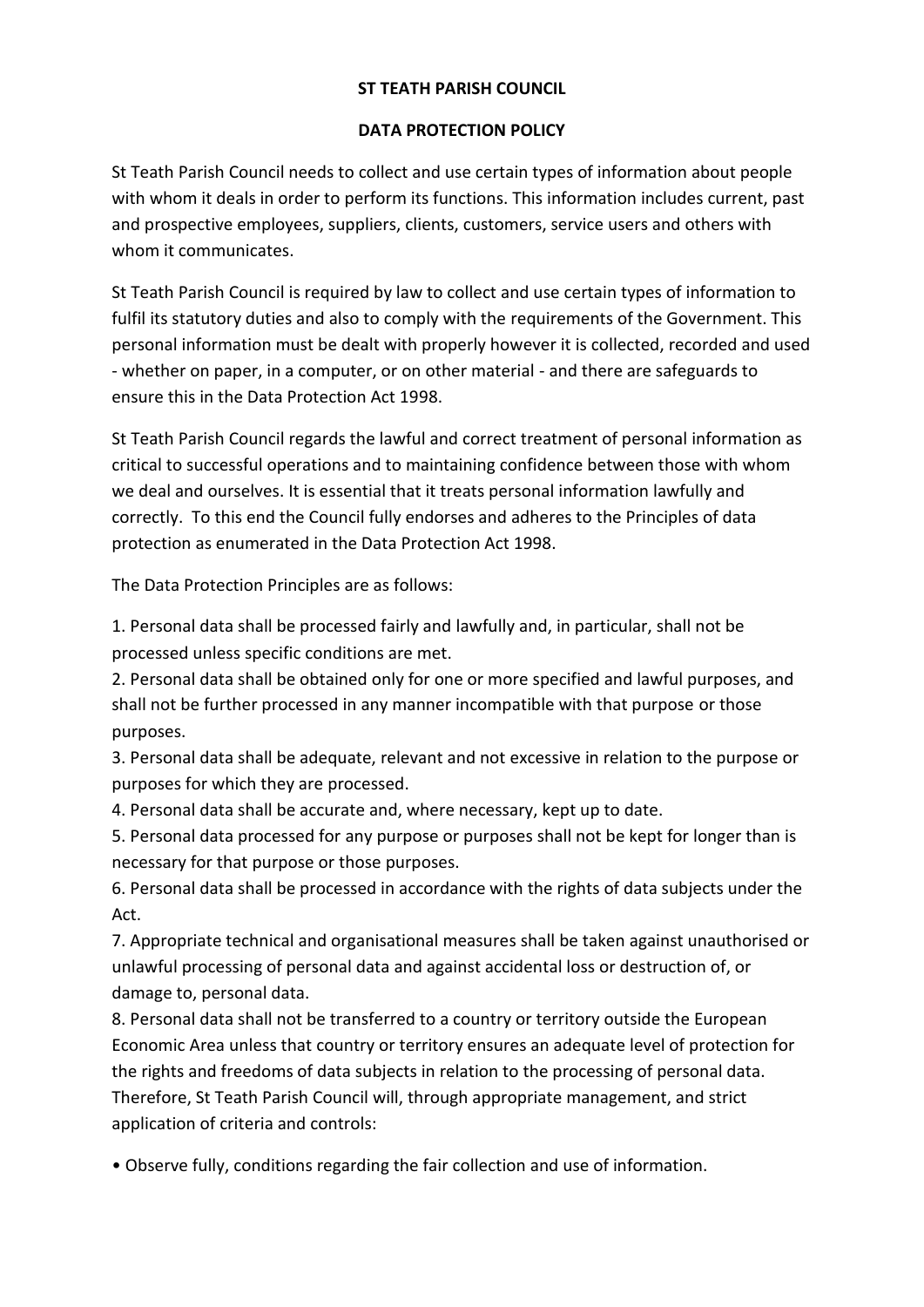- Meets its legal obligations to specify the purposes for which information is used.
- Collect and process appropriate information only to the extent that it is needed to fulfil operational needs or comply with any legal requirements.
- Ensure the quality of information used.
- Apply strict checks to determine the length of time information is held.

• Ensure that the rights of people, about whom information is held, can be fully exercised under the Act. (These include: right to be informed that processing is being undertaken, the right of access to one's personal information, the right to prevent processing in certain circumstances and the right to rectify, block or erase information which is regarded as wrong information).

• Take appropriate technical and organisational security measures to safeguard personal information.

• Ensure that any third party processors contracted by the Authority adhere to appropriate controls.

In addition St Teath Parish Council will ensure that:

- The Clerk has specific responsibility for data protection in the organisation.
- Everyone managing and handling personal information understands that they are contractually responsible for following good data protection practice.
- Documents and any storage media containing input to and output from systems (paper or electronic) detailing personal information will be held, transported and disposed of with due regard to sensitivity.
- Confidential paper output no longer required will be shredded before it is included in the recycling process.

**Responsibilities and Roles:** In legal terms, the overall responsibility for the notification of the Council as a data controller and for ensuring compliance rests with the Parish Clerk.

It is NOT the responsibility of the Parish Clerk to apply the provisions of the Act. This is the responsibility of the individual collectors, keepers and users of personal data. Therefore the Clerk and Councillors are required to be aware of the provisions of the Data Protection Act 1998, such as keeping records up to date and accurate, and its impact on the work they undertake on behalf of the Council.

Any breach of the Data Protection Policy, whether deliberate or through negligence, may lead to disciplinary action being taken or even a criminal prosecution.

## **Data Security:**

The Clerk and Councillors are responsible for ensuring that:

• Any personal data they hold, whether in electronic or paper format, is kept securely.

• Personal information is not disclosed deliberately or accidentally either orally or in writing to any unauthorised third party.

## **Access:**